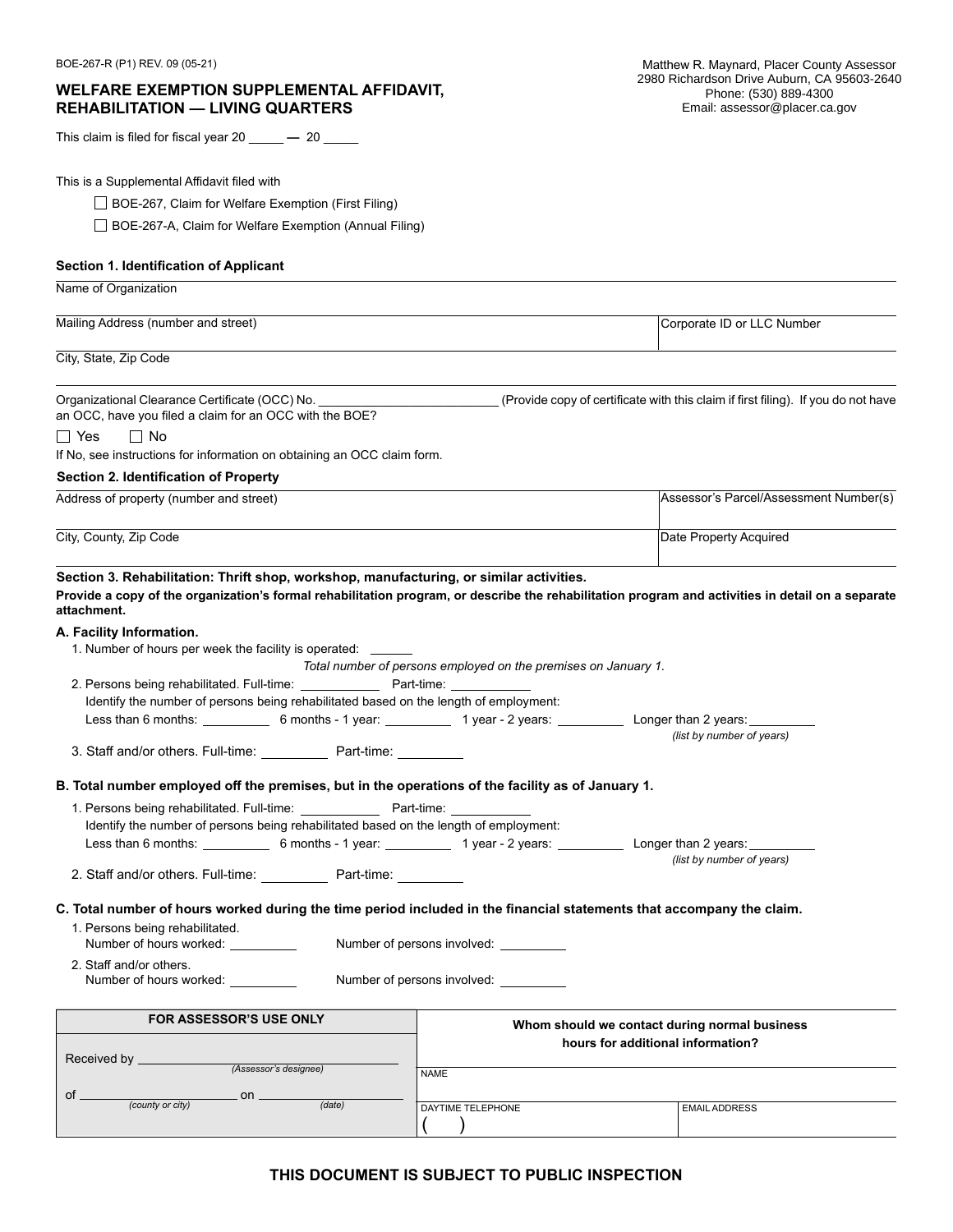BOE-267-R (P2) REV. 09 (05-21)

### **D. Salaries and wages paid during the time period included in the financial statements that accompany the claim.**

1. Persons being rehabilitated. Salaries and wages: Number of persons involved: 2. Staff and/or others.

Salaries and wages: Number of persons involved:

**E. Does a person, management firm, or entity other than the organization filing this claim operate the facility?**

 $\Box$  Yes  $\Box$  No If **YES**, provide the operator's name and mailing address:

Amount of salary or fee: \$

## **F. Is housing for persons being rehabilitated and/or living quarters for staff provided?**

Yes No If **YES**, explain the necessity and complete section 4, *Housing - Living Quarters.*

### **Section 4. Housing — Living Quarters**

### **A. Total number of persons who were housed on the premises the last night in December.** *Include persons who may be temporarily away.*

| 1. Total number of persons being rehabilitated                                                                                                                         |  |
|------------------------------------------------------------------------------------------------------------------------------------------------------------------------|--|
| 2. Number of unoccupied beds available for persons to be rehabilitated                                                                                                 |  |
| 3. Number of staff members necessary to care for those persons being rehabilitated.<br>Attach a list describing the jobs performed and the number of persons involved. |  |
| 4. Number of other staff members                                                                                                                                       |  |
| 5. Number of other persons who are not directly connected with the rehabilitation program                                                                              |  |

## **B. Length of stay of persons being rehabilitated who were housed on the premises the last night in December.**

| 1. Number of persons                                                                         |  |
|----------------------------------------------------------------------------------------------|--|
| less than 6 months                                                                           |  |
| 6 months - 1 year                                                                            |  |
| 1 year - 2 years                                                                             |  |
| 2 years or longer (list by number of years)                                                  |  |
| 2. Total. This figure must agree with the total given above for persons being rehabilitated. |  |

**C. Do persons being rehabilitated pay, donate, or perform fund producing work for their room and board?**

□ Yes □ No If YES, indicate which and explain in sufficient detail to determine the monthly fee per person.

|                     |  | D. Do staff members who care for those being rehabilitated pay, donate, or perform work for their room and/or board in lieu of, or |  |
|---------------------|--|------------------------------------------------------------------------------------------------------------------------------------|--|
| from, their salary? |  |                                                                                                                                    |  |

 $\Box$  Yes  $\Box$  No If YES, indicate which and explain in sufficient detail to determine the monthly fee per person.

### **E. Do other staff members pay, donate, or perform work for their room and/or board in lieu of, or from, their salary?**

 $\Box$  Yes  $\Box$  No If YES, indicate which and explain in sufficient detail to determine the monthly fee per person.

**F. Do the other persons not directly connected with the rehabilitation program pay, donate, or perform work for their room and/or board?**

 $\Box$  Yes  $\Box$  No If YES, indicate which and explain in sufficient detail to determine the monthly fee per person.

| <b>CERTIFICATION</b>                                                                                                                                                                                                                                                             |       |      |  |  |  |
|----------------------------------------------------------------------------------------------------------------------------------------------------------------------------------------------------------------------------------------------------------------------------------|-------|------|--|--|--|
| I certify (or declare) under penalty of perjury under the laws of the State of California that the foregoing and all information contained herein, including<br>any accompanying statements or documents, is true, correct, and complete to the best of my knowledge and belief. |       |      |  |  |  |
| NAME                                                                                                                                                                                                                                                                             | TITLE | DATE |  |  |  |
| SIGNATURE                                                                                                                                                                                                                                                                        |       |      |  |  |  |